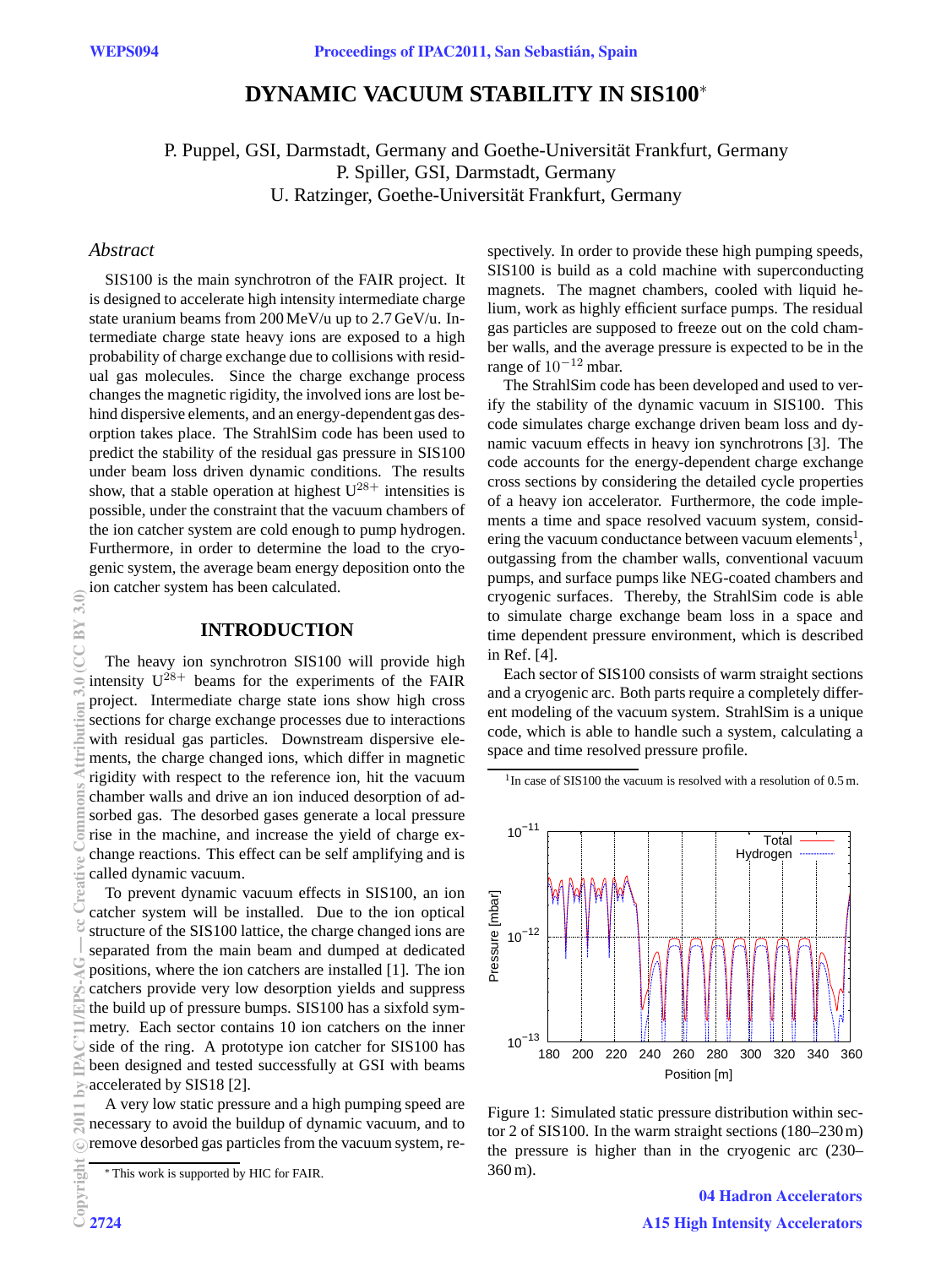## **SIMULATION OF CRYOGENIC SURFACES**

As mentioned before, in SIS100 the residual gas particles are supposed to freeze out on the cryogenic surfaces of the vacuum chambers. Therefore, a proper simulation of this process is crucial for the simulation of the dynamic vacuum in SIS100.

The cryogenic surfaces are simulated by considering the amount of thermally desorbed and adsorbed gas particles within each time step. The number of particles in the gas phase and the number of particles on the cryogenic surfaces are tracked for each gas species separately. The number of gas particles leaving the wall within each time step is directly connected to the mean sojourn time on the surface, while the number of particles sticking onto the surface is determined by the sticking coefficient. Both numbers depend on the surface temperature.

The mean sojourn time of hydrogen is only known at liquid helium temperatures [5], while the sticking coefficient was measured over a broader temperature range [6]. Thus, it is only possible to simulate the behavior of hydrogen at the temperature of liquid helium. At higher temperatures, the StrahlSim code assumes that hydrogen is not pumped at all<sup>2</sup>.

# **SIMULATION OF DYNAMIC VACUUM AND BEAM LOSS**

The existing SIS18 accelerator at GSI will act as a booster synchrotron for SIS100. Four consecutive cycles of SIS18, which are supposed to deliver  $1.25 \times 10^{11}$  U<sup>28+</sup> ions, will be accumulated in SIS100 over 1 s. SIS100 will ramp with 4 T/s to a maximal magnetic rigidity of 100 Tm, which corresponds to an energy of 2.7 GeV/u. After accel-

<sup>2</sup>It is known that hydrogen can be cryosorbed up to 18 K.



Figure 2: Number of particles and pressure in SIS100 over 25 cycles. The scenario considers a situation, where the desorbed hydrogen is removed by cryoadsorption pumps only.



A15 High Intensity Accelerators 2725



Figure 3: Number of particles and pressure in SIS100 over five cycles. The scenario considers a situation, where the desorbed hydrogen is pumped by the cryogenic surfaces of the ion catcher chambers.

eration, the beam will be either fast or slow extracted from SIS100.

The first simulated scenario considers a vacuum system, where the hydrogen in the cold arcs of SIS100 is only pumped by cryoadsorption pumps. These pumps are situated between each dipole pair and are foreseen to work as auxiliary pumps only. The heavier gas species are pumped by the cold surfaces according to the saturated vapor pressure curves. In Fig. 1 the static pressure profile calculated with the StrahlSim code is shown. In order to obtain this profile, the pressure in the system was set to a uniform value of  $10^{-12}$  mbar and was then evolved until a relative pressure change between two consecutive time steps of less than  $10^{-3}$  was achieved. The obtained pressure distribution was used as the initial pressure profile for the dynamic vacuum and beam loss calculations.

Figure 2 shows that the beam performance of SIS100 is not stable in the first scenario. After approximately 10 cycles with fast extraction, the mean pressure, which is dominated by hydrogen, reaches  $10^{-10}$  mbar. At this point the amount of charge exchange beam loss exceeds a critical value and the transmission breaks down.

In the next step it was assumed, that the vacuum chambers around the ion catchers are cold enough to pump the desorbed hydrogen. The ion catcher chamber is designed to reach a surface temperature close to 4.2 K. The simulation result is shown in Fig. 3. The mean pressure in SIS100 is stabilized, and the beam performance stays stable over time.

As mentioned before, SIS100 will also provide slow extracted beams. The extraction will take place in the second warm straight in sector 5. By means of a third order resonance the beam ions will be driven into the electrostatic septum. Approximately 10 % of the beam ions will hit the septum wires and will be fully stripped to  $U^{92+}$ . The next quadrupole doublet deflects the  $U^{92+}$  ions directly onto the